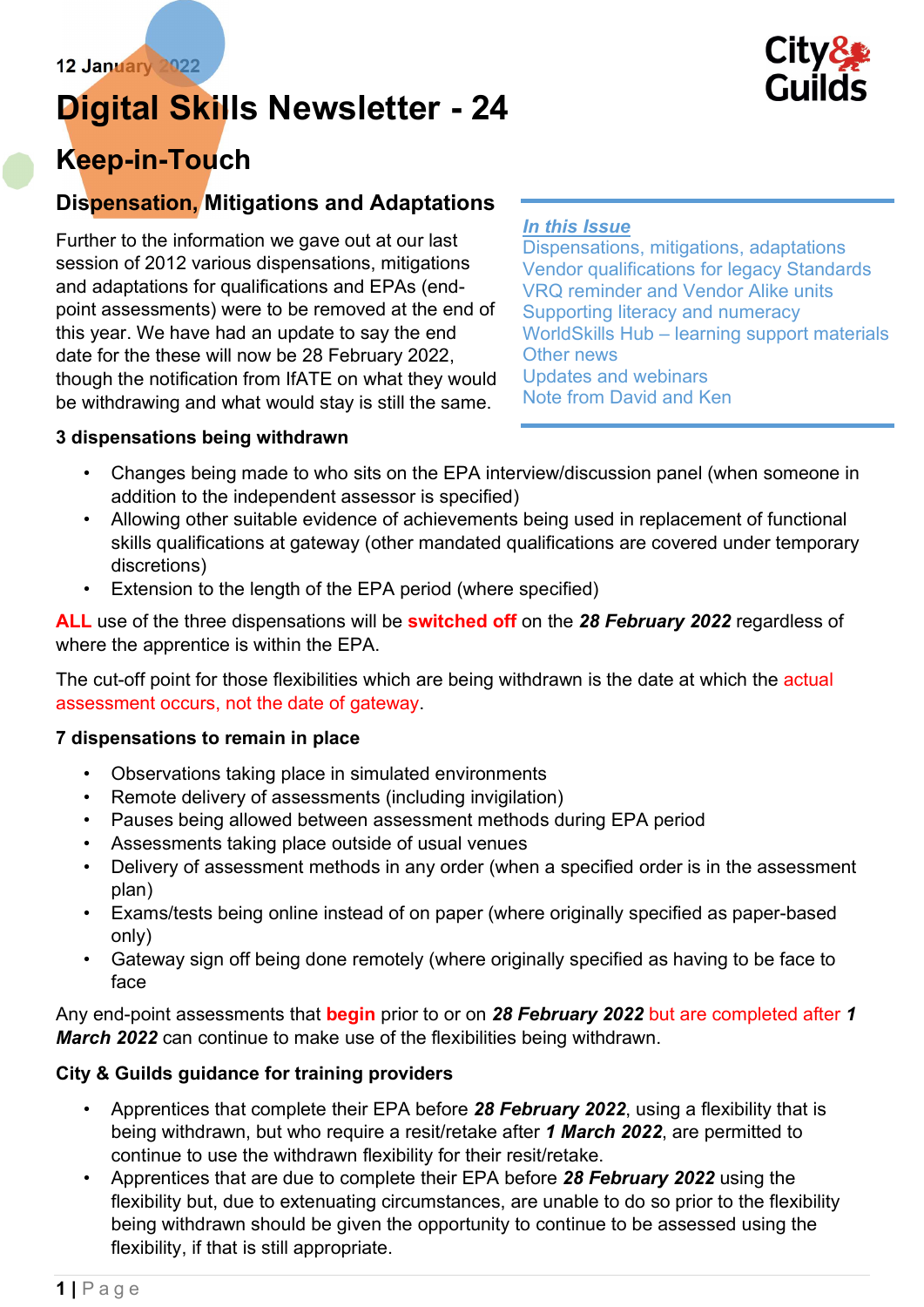#### Synoptic Projects at home



Following conversations with NSAR, the Synoptic Project assessment dispensation - Assessments taking place outside of usual venues – looks set to continue for the foreseeable future (i.e., into 2022).

The NSAR document is available on our website under the Digital and IT qualifications area, on the Updates and webinars page - http://bit.ly/CGDigitalUpdate.

### Vendor qualifications for legacy Standards

As we are all aware, many of the Vendor qualifications have changed or been retired while the Standards and Assessment Plans have not been updated to reflect what has been happening. City & Guilds did produce an updated document to include some new offers and changes (CCNA for example), but it has been a plaster on a situation that is continually in flux.

We are pleased to announce that NSAR will introduce a quality process at EPAO (end-point assessment organisation) level that allows employers and providers to have some flexibility and continue to meet assessment plans in one of the following ways:

- 1. if no vendor quals are appropriate just do the knowledge modules
- 2. use an alternative vendor qualification that serves as a suitable proxy for the knowledge module

If you wish to use option (2), and it is not one of the products we have already recognised, you will need to provide a mapping document to show at least 80% coverage of the knowledge module that you wish to claim against. Before you submit this for Gateway, we will need agreed that it does map as you have indicated with similar or the same learning objective.

This process offers a flexible, evidence based, sustainable and straightforward approach for the Standards that require a vendor qualification as part of the On-programme evidence and will allow NSAR clear sight of activity and administration.

It is important that you confirm your chosen action with us at earliest opportunity, checking that the vendors and products you intend to use are acceptable, as opposed to wait until going through Gateway, as delays may occur while the relevant checks are carried out.

As with the current situation, Certificates of Achievement signify summative vendor qualification attainment. Proof of attendance, practice assessment or other evidence related to taking the course do not.

NOTE: if the Standard requires a vendor qualification, there is no change in the acceptance of one and one only.

#### VRQ qualification reminder

#### IT Professional qualifications

We have mentioned several times that we are editing and introducing new units to the following qualifications: 7540 (Level 2 and 3), 7630 (Level 4) and 4520 (Levels 2 to 4) and we are still looking at having the full qualifications published during February 2022, with the Unit Route products (7540 and 7630 only) to be ready for the end of March.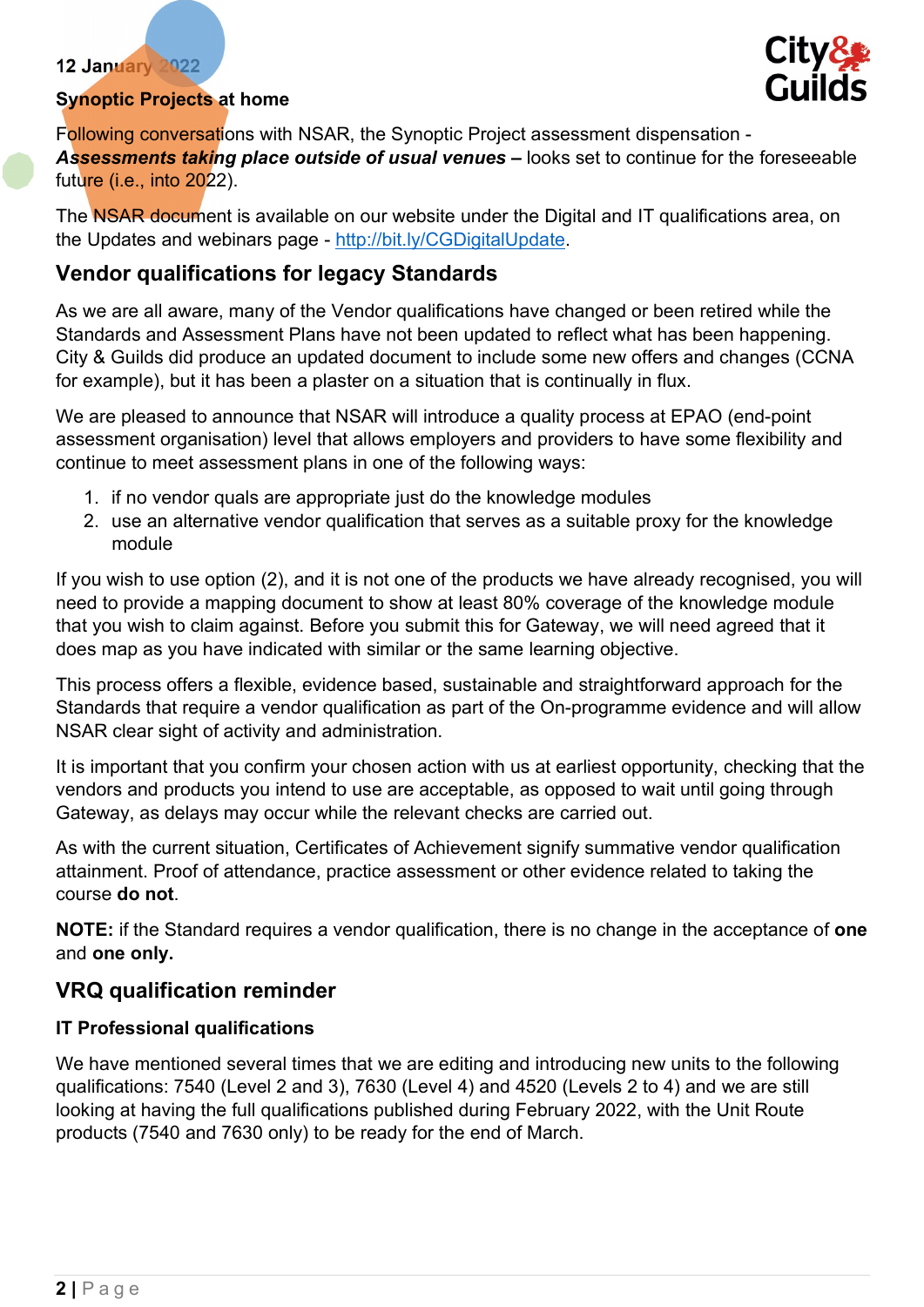

This is what it means for you:

- England: wider options for work in traineeships or adult education, with cyber options to develop short programmes as required generic programming units will allow you to deliver any application language that fits in with object oriented, procedural or event driven. Wales: Like above PLUS: more options for delivery as part of apprenticeships, combined with the Vendor Alike units this allows for programmes that cover software, hardware, infrastructure, web development and cyber security N Ireland: Like above PLUS: more options for delivery as part of apprenticeships, combined with the Vendor Alike
- R Ireland: Like above PLUS: more options for delivery as part of apprenticeships, combined with the vendor-alike units this allows for programmes that cover software, hardware, infrastructure, web development and cyber security

units this allows for programmes that cover software, hardware, infrastructure, web

To provide some insight around the new units to be included, here is a taster:

Level 2 Level 2 User Profile Administration (6 credits) Level 2 System Management (6 credits) Level 2 ICT System Operation (9 credits)

development and cyber security

- Level 3 Level 3 Carrying out Information Security Incident Management activities (9 credits) Level 3 Carrying out Information Security forensic examinations (6 credits) Level 3 Carrying out Information Security audits (6 credits)
- Level 4 Level 4 Human Computer Interaction (15 credits) Level 4 IT & Telecoms System Operation (15 credits)

# Communications Cabling qualifications

We will also be publishing the new Communications Cabling qualifications in February 2022, with a brand-new Level 2 (3668-02) to replace the current product (3667-02). It has been brought up to date with current industry requirements as an entry into this job role, with new assessment and continuing to meet the requirements for JIB and their ECS Network Infrastructure Installation Assistant card (white with green stripe).

There will also be a brand-new Level 3 product that will go into greater depth and breadth than the Level 2 and be aimed at those working for commercial cable installers and includes new units to meet industry needs at the level of competence now being demanded. Again, we have worked with JIB to gain recognition of this qualification and it will meet the ECS Network Infrastructure Installer (Level 3) card (white with gold crosshatch).

The Design and Planning qualification at Level 3 (3667-03) will remain in place, this product will not be reviewed and updated at this time.

# Using Vendor Alike units – 7540/7630-6nn

We are aware that several Vendor exams have been retired and that we have not really been in a position to provide the latest offering against our units. In line with what has been done for the England Apprenticeship Standards, we will allow centres to use a suitable Vendor certification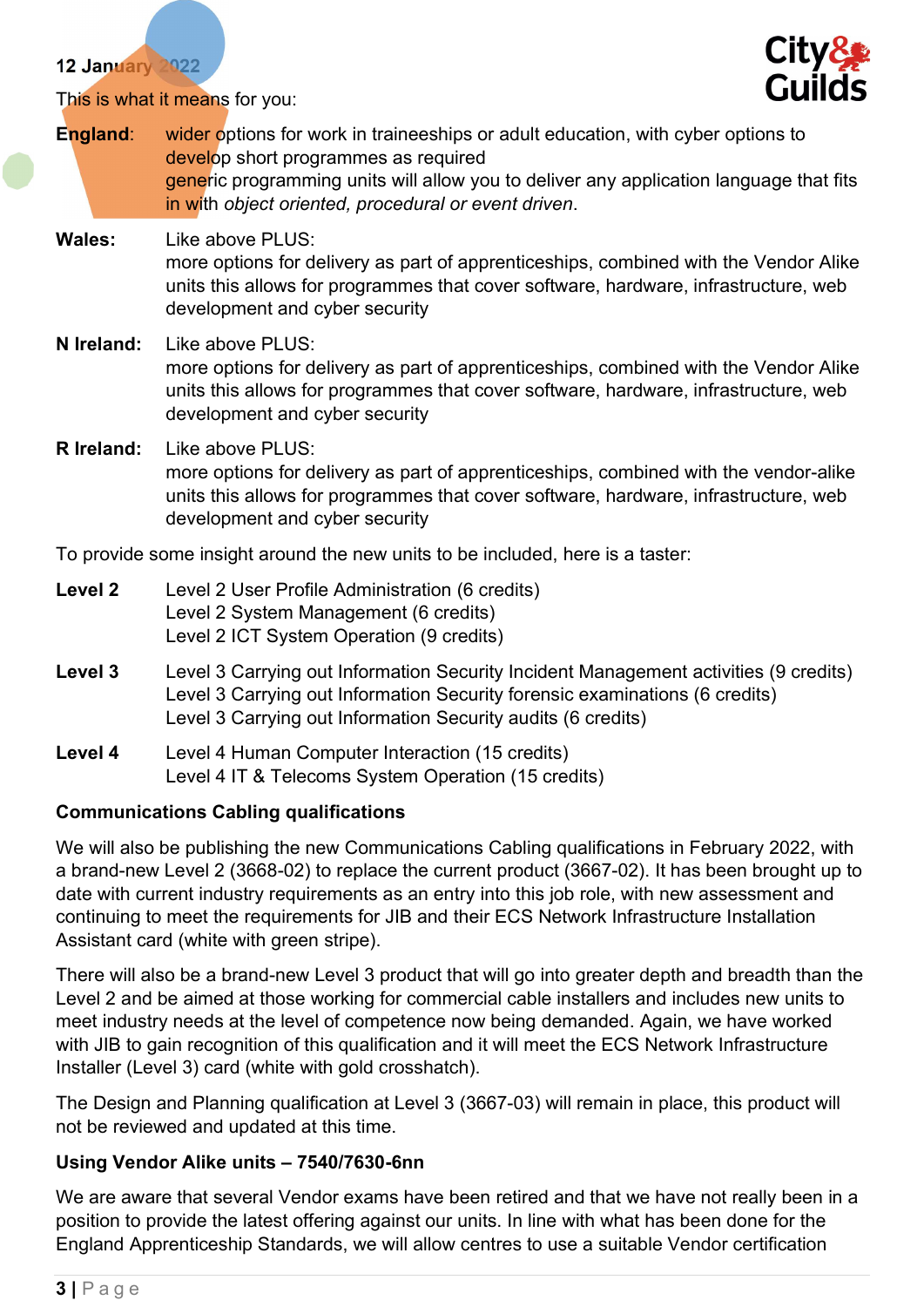

against one of our Vendor Alike units if they can provide mapping of the content that shows around 80% of the Outcomes and Assessment Criteria have been met.

These means for the Software Fundamentals unit you could use the new Microsoft Azure Fundamentals or something from Amazon that would equally fulfil the criteria.

We feel this will allow centres the flexibility needed to meet local employer needs rather than rely on us to get everything checked out, especially as these changes happen faster than we may be able to keep up with and we are only informed once the new Vendor product is live.

#### Level 3 Consultation (England) – Occupational Technical Qualifications

IfATE and Ofqual are looking to plug some of the gaps at Level 3 not covered by T-Levels for the 16–19-year-olds and flexible programmes for the 19+ age range. Once again Digital is the first industry sector called on to do the work and the idea is to have products that would provide similar learning outcomes the Level 3 Apprenticeship Standards in this area.

We will need to submit our proposals to them by the end of March 2022 and will be basing our offer on units from within 7540-13 – adding in specific certification for those areas with limited Rules of Combination of units as appropriate – and 3668-03 for the Network Cabling area. However, while there is a rush to get our submission done, the actual first offer (date set by IfATE) will not be until September 2024.

#### Other news

#### Princes Royal Training Awards

The 2022 PRTA are now open for applications.

#### https://twitter.com/CityGuildsGroup/status/1478679591346655234

Honouring employers (including colleges and private training providers) who have created outstanding training and skills development programmes which have resulted in exceptional commercial benefits.

Free to enter the Awards are open to all UK employers who can show how investing in training has directly improved their people and organisational performance.

Training is at the core of every successful business. It allows you to recruit better staff, retain quality colleagues and future proof your talent pipeline.

It's the investment that offers a return time and time again.

We are delighted to offer this prestigious award, in line with the City & Guilds Group values, to employers in the UK who can prove that their outstanding training and skills development programmes have resulted in exceptional benefits for their business.

#### Lifelong Learning

ESFA/DfE have announced an extension to the eligibility for accessing the Level 3 adult offer funded by the National Skills Funding (NSF).

Previously, only learners without a prior full Level 3 qualification were able to access full funding for the qualification on the NSF list. But at the AOC conference, the Secretary of State announced that the offer would now be extended. From April next year any adult in England who is earning under the National Living Wage or is unemployed will also be able to access these qualifications for free, regardless of their prior qualification level.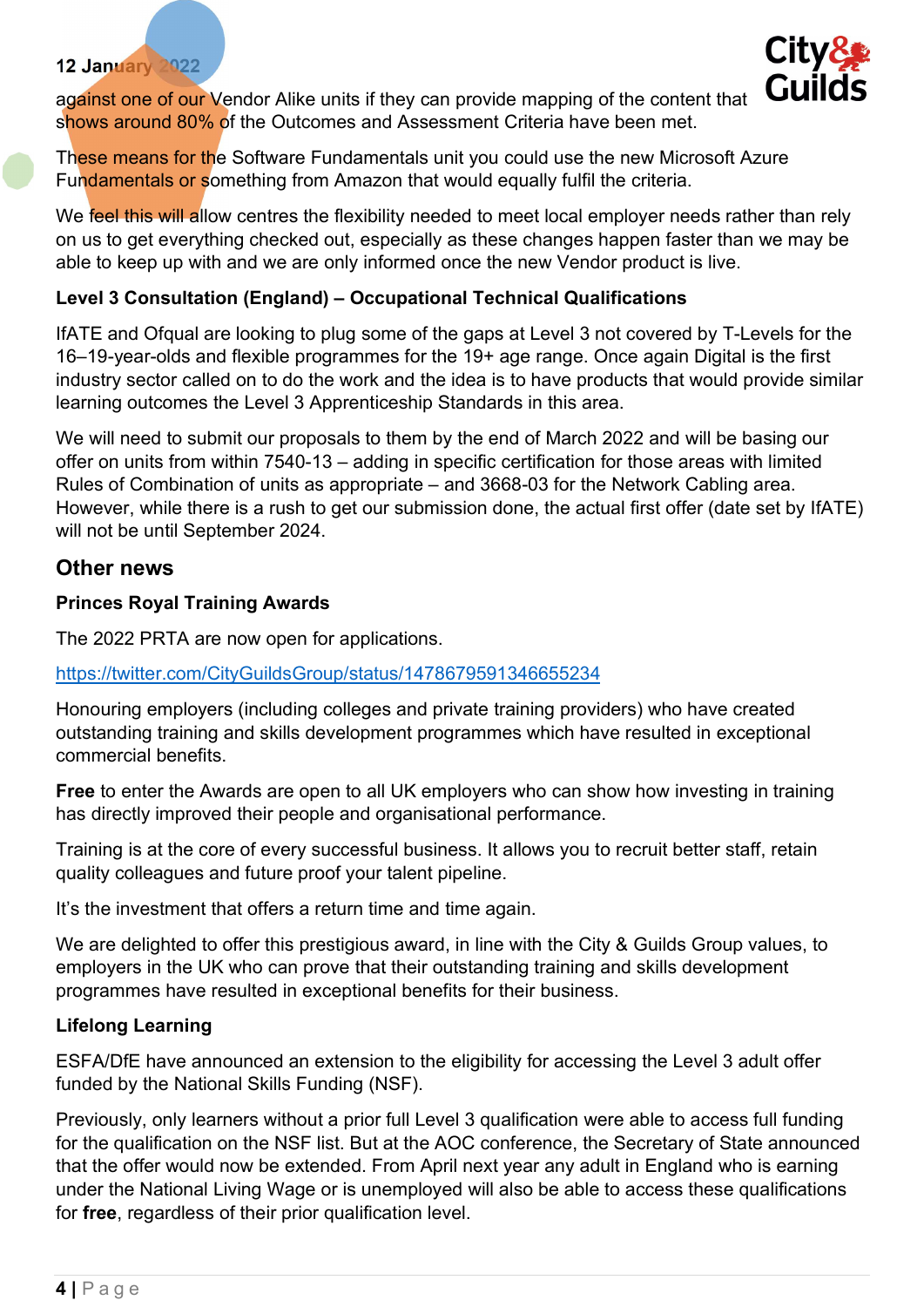#### The following digital/ICT product has been added to this list



| Qualification<br>number | <b>Qualification Title</b>                                                | Level | <b>Funding</b>                          |
|-------------------------|---------------------------------------------------------------------------|-------|-----------------------------------------|
| 500/3476/5              | City & Guilds Level 3 Certificate in ICT<br><b>Systems and Principles</b> |       | National Skills Fund -<br>level 3 offer |

#### Essential Digital Skills Qualifications (EDSQs)

City & Guilds is still in the process of developing its EDSQs and is currently waiting for feedback from Ofqual about the technical evaluation of the qualifications.

Once we have this feedback, we will be able to share with centres more information about our qualifications and a planned launch date.

In the meantime, a link to information about the National Digital Standards these qualifications are based on is available from this webpage and we will update the information here as we have more to share.

#### Flexi-job apprenticeships

We have been asked in the past how to handle apprentices in England who may need to move around employers, until now there has not been any easy way (if any at all) to allow this to happen. Now, for those working in areas where most employers are small and could work together to give an apprentice the full experience – knowledge, skills and behaviours – required to meet the outcomes of Standard comes the Flexi-job apprenticeships.

The Dept for Education (DfE) is launching the pilot delivery scheme for flexi-job apprenticeships (previously known as portable apprenticeships) beginning in April 2022. This will enable an individual apprentices to complete their apprenticeship across multiple short employment contracts.

ESFA are inviting providers to engage in the process and submit an EOI for the pilot to test a new model of apprenticeship delivery and support ongoing developments in the apprenticeship programme. The Expression of Interest and further details about flexi-job apprenticeships can be found on Jaggear, the DfE's eSourcing platform https://education.app.jaggaer.com/web/login.html

#### The closing date for Expressions of Interest is 28 January 2022.

#### Bootcamps – new allocations

DfE/Government have supplied funding of £1.4 million to establish four new Bootcamps as part of the expansion of this programme. As well as adding £3.5 million to be allocated to high-performing existing Bootcamp providers and authorities to deliver additional places (including our own Intertrain to deliver their Bootcamp to prisoners).

The four new Bootcamps receiving the £1.4 million are;

- Lancashire LEP/Council
- Hull and East Yorkshire LEP/Hull City Council
- Tees Valley Combined Authority
- North of Tyne Combined Authority.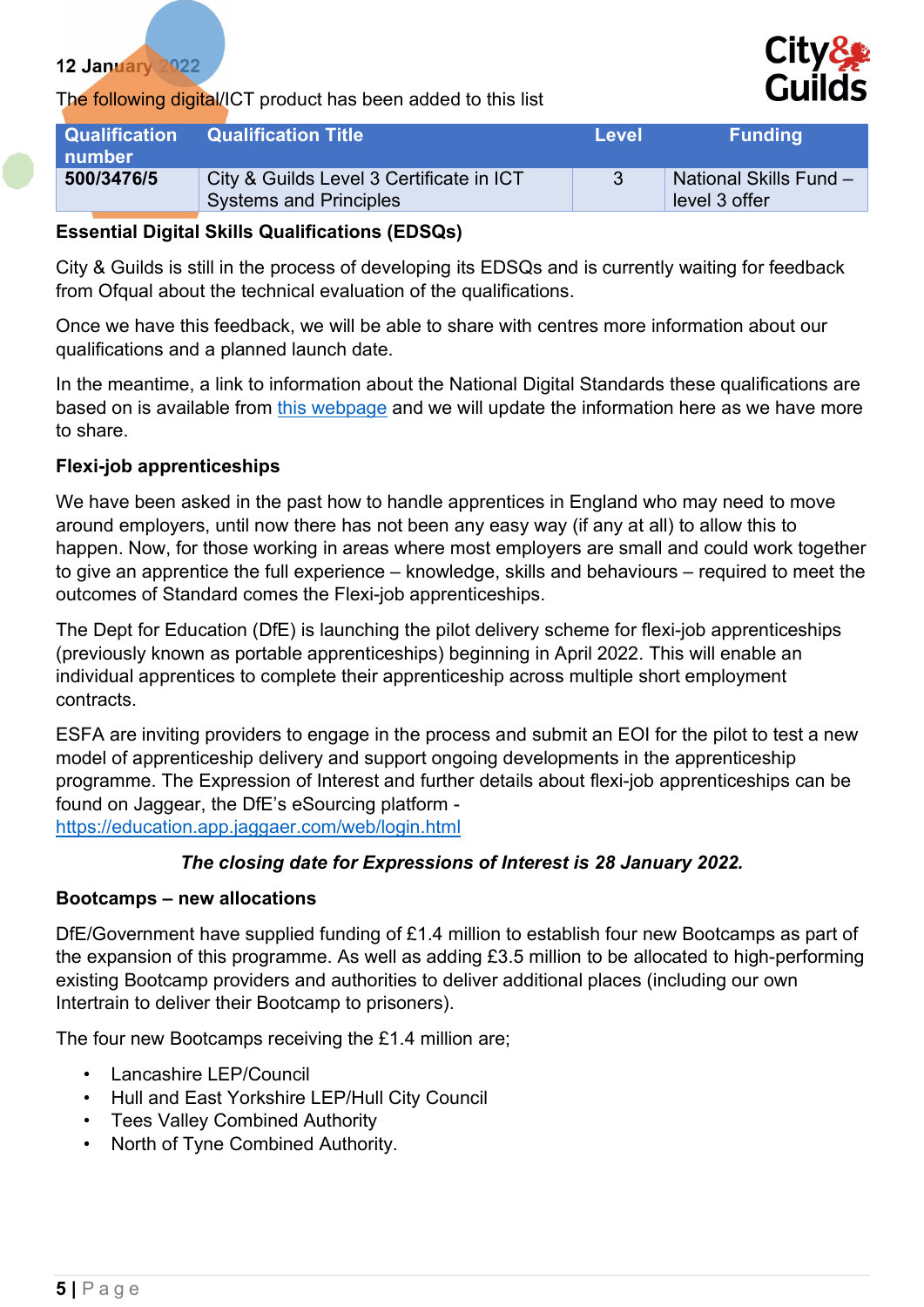

#### Base Funding Rate to increase from 2022-2023

Some good news form DfE, as they have increased the base funding rate for 16-18 learners. The new base rate (highlighted in yellow in the table below) applies from 1<sup>st</sup> August 2022. This comes with some other directions, such as DfE expect all T Levels and students funded in band 5, to receive an additional 40 hours (and other students to receive a proportional increase) and ESFA will monitor this delivery.

It does mean that although more funding is available, you will need to deliver more hours and have higher costs (electricity etc.).

And there is potentially more good news, but for your colleagues in an increase of 10% in some programme weightings, which will help increase college income from some subject areas. Sector subject areas receiving an increased weighting are; medicine and dentistry; nursing; transportation operations and maintenance; building and construction; and urban, rural and regional planning.

| <b>Band (study</b><br>programmes<br>excluding T<br>levels) | <b>Annual</b><br>planned hours | <b>Students</b>                                                       | <b>National funding rate</b><br>per student |
|------------------------------------------------------------|--------------------------------|-----------------------------------------------------------------------|---------------------------------------------|
| 5                                                          | 580+ hours                     | 16- and 17-year-olds and students<br>aged 18 and over with high needs | £4,542 (previously<br>£4188)                |
| 4a                                                         | $485+$ hours                   | students aged 18 and over who<br>are not high needs                   | £3,757                                      |
| 4 <sub>b</sub>                                             | 485 to 579<br>hours            | 16- and 17-year-olds and students<br>aged 18 and over with high needs | £3,757                                      |
| 3                                                          | 385 to 484<br>hours            | all students                                                          | £3,056                                      |
| $\overline{2}$                                             | 300 to 384<br>hours            | all students                                                          | £2,416                                      |
| 1                                                          | Up to 299 hours   All students |                                                                       | £4542 as a proportion<br>of band 5 (FTE)    |

#### AEB Grant funding – Claw-back for 2020-2021

Every year someone does not use all their budget and ESFA look at ways to get what has not been spent back, usually by downsizing the new allocation.

But over 80% of college and adult learning providers that were due to receive a reduced AEB allocation for 2021-22, due to the adult education budget funding clawback process, have had a reprieve from the ESFA. Originally, providers in receipt of AEB grants contracts (that's colleges and local authorities in the main, not private providers) in 2020/21 were told that they would only receive their full funding if they could prove they had delivered at least 90% of their allocation for that year.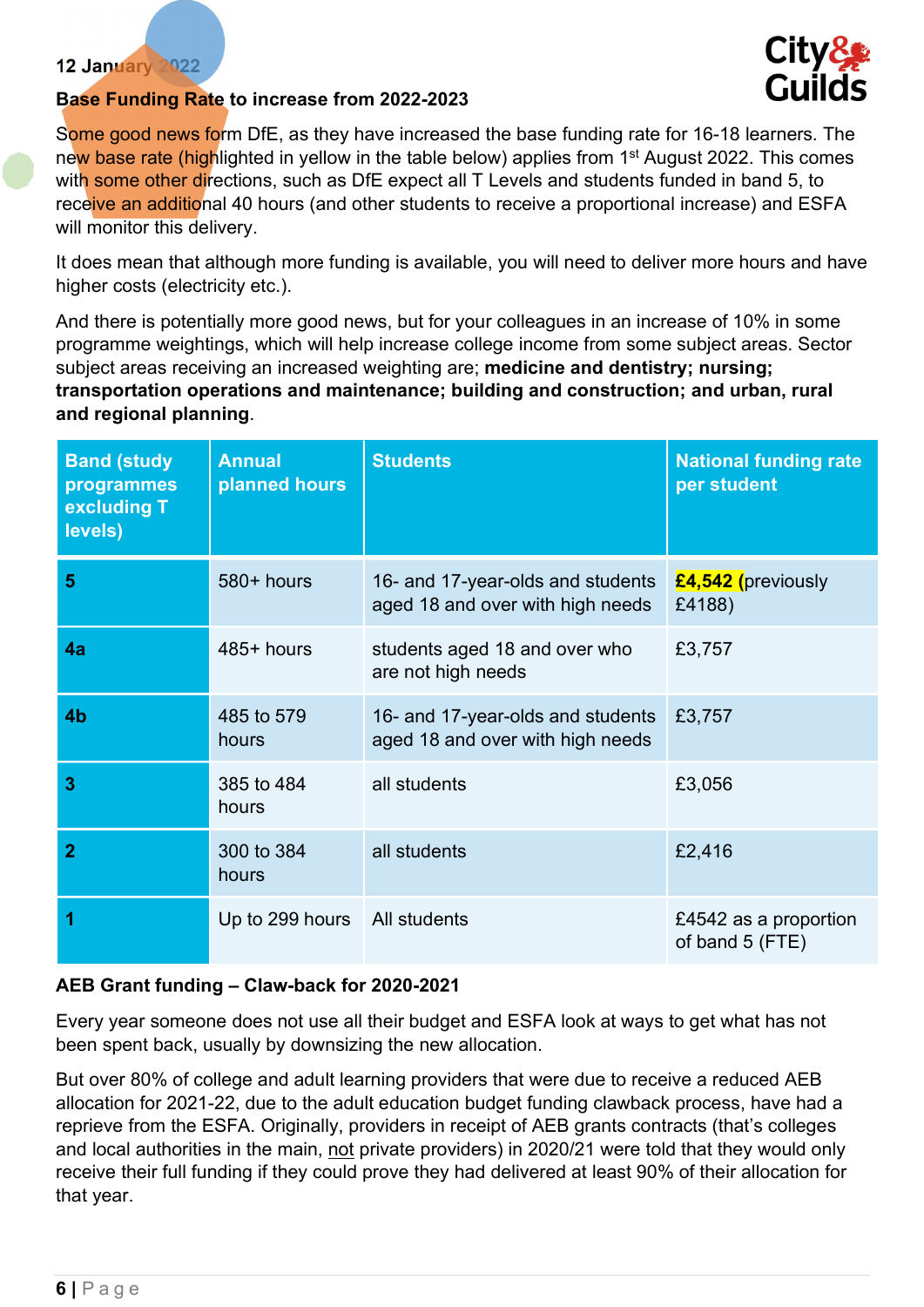ESFA has now backtracked on that position and 65 providers have received positive confirmation that they will not have funding clawed back.

13 other colleges and LAs are awaiting appeals outcomes.

- If you have struggled to curriculum plan due to funding constraints and you may not have been willing to discuss certain programmes with us and we hope that if you are affected, we can now talk.
- The parliamentary question and answer can be found –

#### https://questions-statements.parliament.uk/written-questions/detail/2021-12-03/86554

# More Free Cisco Instructor Training

By now, you may be aware that we normally offer free Cisco Instructor training three times a year. If you are interested in the next batch, please go to his article to learn more.

#### https://www.linkedin.com/pulse/more-free-instructortraining-andrew-smith

Enrolment ends on the 31 January 2022 at 23:59 UK time. However, once this collection of courses commences, we will not offer any further free courses until October 2022.

Please do share with colleagues or consider your own enrolment.

# Supporting – literacy, maths and ESOL

We're committed to supporting your maths, English and ESOL delivery in the best way we can.

"Connect. Share. Network" is a place for teachers/ tutors and co-ordinators delivering any of our City & Guilds Bite-sized maths and English qualifications, ESOL, Employability, Essential Skills (Northern Ireland) and Essential Skills (Wales); to network, share insights and reflect on their experiences.

For more information, visit our maths and English resource hub:

https://email.cityandguilds.com/1LRT-7M7CK-8SBRNF-4MCMMW-1/c.aspx

# Supporting learning – WorldSkills Hub

The Skills Development Hub has been upgraded for 2022. If the new year has motivated you to advance your teaching skills, then why not look to start using it today!

# https://bit.ly/CGWorldSkillsHub

You can focus on your own professional development with their free courses. You'll also find engaging resources to use with students and apprentices to help them develop their technical, employability and mindset skills.

With new resources and an improved look and feel, there's never been a better time to sign up. Read more about the improvements in our blog.

Whether you work for a Further Education college or an independent training provider, this is your chance to join 400 other organisations who are benefitting more than 1,500 young people across the UK with the Hub.